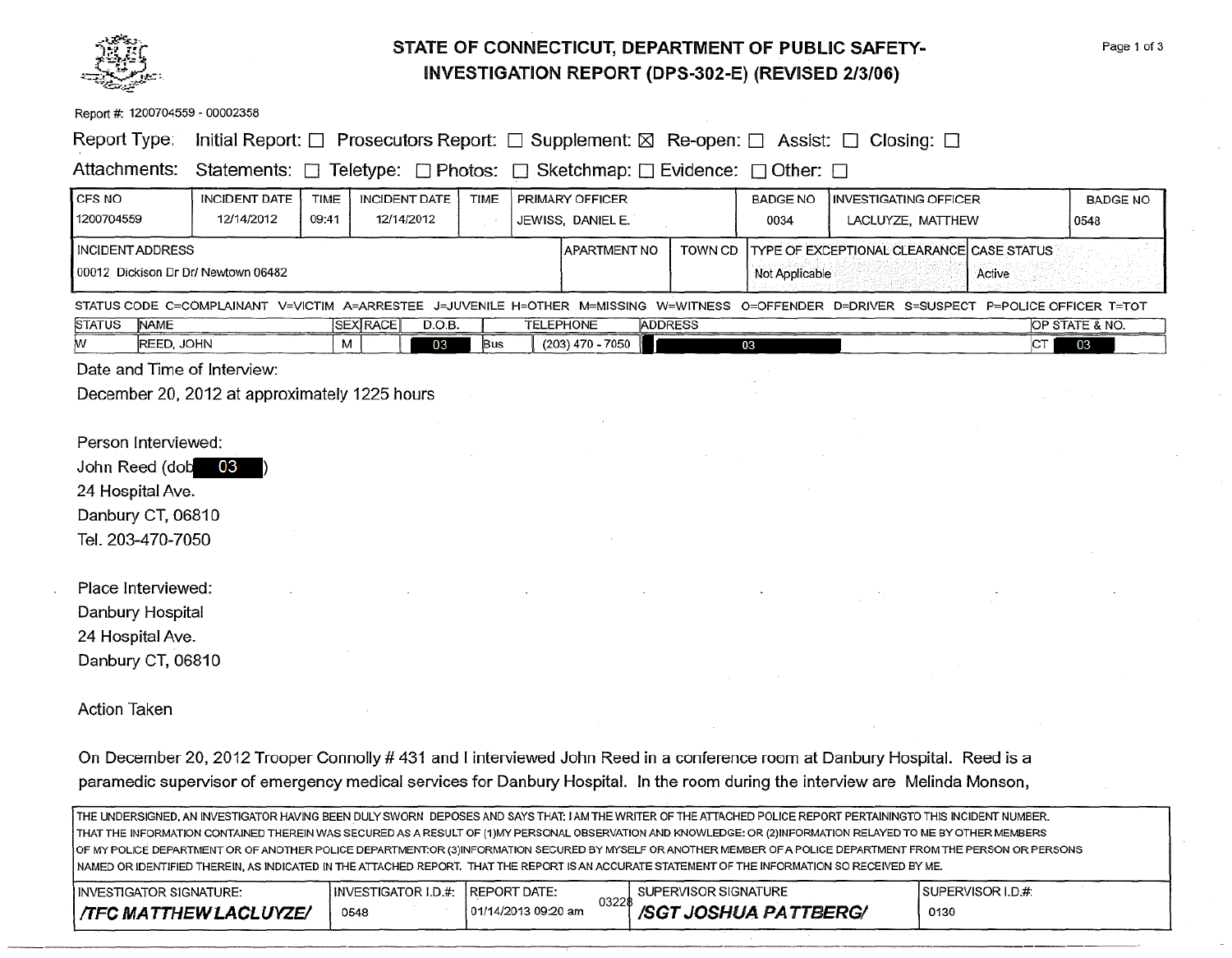

### 1200704559 Cont. STATE OF CONNECTICUT, DEPARTMENT OF PUBLIC SAFETY-INVESTIGATION REPORT (DPS-302-E) (REVISED 2/3/06)

attorney for Western Connecticut Health Network, and attorney Edward Heath, of Robinson and Cole, LLP, legal counsel for Danbury Hospital, Trooper McDonald #951 and Detective Bukowski #763 of the Connectiut State Police.

Reed stated he is a licensed paramedic and has been since 1992. Reed stated in 2006 he was trained as a Tactical Paramedic Operator and is currently a supervisor of a local tactical EMS team.

Reed stated that on the morning of December 14, 2012 he was working at Danbury Hospital and assigned to the City Division for the ambulance. Reed stated that he heard over the CMED radio that Newtown Ambulance was going to stage behind the Sandy Hook Fire House for a Critical Intervention (CI) patient. Reed stated he then spoke with Matt Cassavechia (Director of Emergency Medical Services for Danbury Hospital) about the Newtown abulance being dispatched. Cassavechia relayed to Reed that there was possibly an active shooter at the school. At that time Danbury EMS had not been requested. Reed stated that Cassavechia had started taking precautionary measures and started checking availability of EMS personnel. Reed stated within minutes of their conversation they received a radio page requesting assistance. Reed stated he grabbed all his tactical EMS gear and was assigned to the 'fly car' and responded to the scene.

Once at the scene, Reed was directed by police and fire personnel toward the school. Reed stated he parked along the driveway and put on his vest and started walking up to the scene. Reed stated as he was walking up he saw Sandy Hook Fire Chief Bill Hallstead and Cassavechia talking. Reed Stated Sgt Bill Cario (CSP) was also talking with Cassavechia. Reed said as he got to them, Cassavechia told him to grab his gear because they were going into the building. Reed stated he went back to his vehicle and grabbed all his tactical gear, which is marked 'Paramedic'. As Reed was walking back up toward the building he encountered Bernie Meehan, who is the Danbury assistant Fire Chief and a paramedic. We both started walking up toward the building to where Sgt Cario was. We (Cassavechia, Meehen, and Reed) were then escorted inside the building by Troopers and taken to one of the rooms. Reed stated as they were walking down the hallway he saw several police officers and also saw a rifle clip with .223 rounds in it laying on the floor. Troopers told him to be mindful of the rifle clip as they were walking.

Reed stated once in the room he quickly realized the magnitude of the incident. He stated there were a substantial amount of casualties and they spent a significant amount of time assessing the victims. Reed stated they all understood that it is a crime scene, but was told by command staff that do what they needed to do. Reed stated they assessed all the victims that did not have

THE UNDERSIGNED, AN INVESTIGATOR HAVING BEEN DULY SWORN DEPOSES AND SAYS THAT: lAM THE WRITER OF THE ATTACHED POLICE REPORT PERTAJNINGTO THIS INCIDENT NUMBER. THAT THE INFORMATION CONTAINED THEREIN WAS SECURED AS A RESULT OF (1)MY PERSONAL OBSERVATION AND KNOWLEDGE: OR (2)1NFORMATION RELAYED TO ME BY OTHER MEMBERS OF MY POLICE DEPARTMENT OR OF ANOTHER POLICE DEPARTMENT:OR (3)INFORMATION SECURED BY MYSELF OR ANOTHER MEMBER OF A POLICE DEPARTMENT FROM THE PERSON OR PERSONS NAMED OR IDENTIFIED THEREIN, AS INDICATED IN THE ATTACHED REPORT. THAT THE REPORT IS AN ACCURATE STATEMENT OF THE INFORMATION SO RECEIVED BY ME.

| <b>INVESTIGATOR SIGNATURE:</b> | INVESTIGATOR I.D.#: IREPORT DATE: |                      | SUPERVISOR SIGNATURE        | ISUPERVISOR I.D.#. |
|--------------------------------|-----------------------------------|----------------------|-----------------------------|--------------------|
| <b>TFC MATTHEW LACLUYZE/</b>   | 0548                              | 101/14/2013 09:20 am | 03229 /SGT JOSHUA PATTBERG/ | 0130               |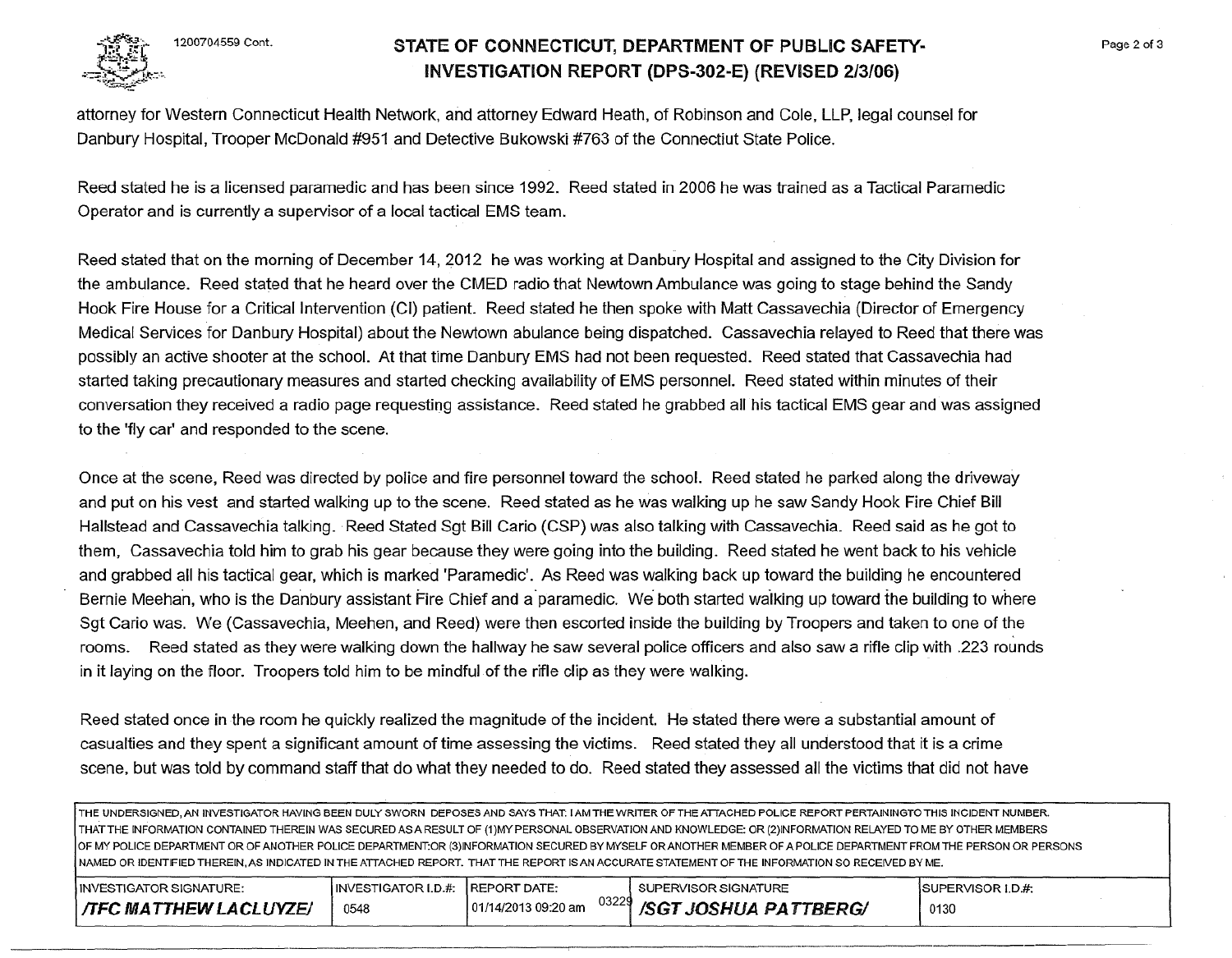

## **STATE OF CONNECTICUT, DEPARTMENT OF PUBLIC SAFETY-INVESTIGATION REPORT (DPS-302-E) (REVISED 213/06)**

apparent fatal injuries. He said the bathroom on the left was really bad.

Reed stated they went into the other room with victims and the shooter was just inside the doorway. He said the shooter had a Glock near him with a round stuck in the chamber and was wearing hearing protection. Reed said there were several victims in the room also, including an adult and a child. Reed stated he remembers seeing an assault rifle about fifteen feet away from the shooter.

Reed stated they then assessed the two adult victims in the hallway and utilized the cardiac machine. Reed stated that Cassavechia had spoken to the Emergency Medical Control Physician D. Pat Broderick and they decided that all victims with obvious non-life sustainable head wounds would be checked with the cardiac machine. Reed stated they re-assessed the victims in the rooms utilizing the cardiac machine. Reed stated that all the victims were given a triage tag, except for the victims in the bathroom. Those tags were put on the thermostat outside the bathroom door. Reed stated they did not want to disturb the crime scene any more than they already had. Reed stated with each victim that they utilized the cardiac machine on they left the EKG printout from the machine on the triage tag of victim.

Reed stated he left the building twice to obtain more supplies and went back inside the building. Reed stated he stayed on scene until 9:00PM- 9:30PM until they could retrieve their equipment from the building. Reed stated they cleared the scene once all the equipment was retrieved from the school.

Refer to attached written statement for further details.

THE UNDERSIGNED. AN INVESTIGATOR HAVING BEEN DULY SWORN DEPOSES AND SAYS THAT: I AM THE WRITER OF THE ATTACHED POLICE REPORT PERTAININGTO THIS INCIDENT NUMBER. THAT THE INFORMATION CONTAINED THEREIN WAS SECURED AS A RESULT OF (1)MY PERSONAL OBSERVATION AND KNOWLEDGE: OR (2)1NFORMATION RELAYED TO ME BY OTHER MEMBERS OF MY POLICE DEPARTMENT OR OF ANOTHER POLICE DEPARTMENT:OR (3)1NFORMATION SECURED BY MYSELF OR ANOTHER MEMBER OF A POLICE DEPARTMENT FROM THE PERSON OR PERSONS NAMED OR IDENTIFIED THEREIN, AS INDICATED IN THE ATTACHED REPORT. THAT THE REPORT IS AN ACCURATE STATEMENT OF THE INFORMATION SO RECEIVED BY ME.

| INVESTIGATOR SIGNATURE:      | INVESTIGATOR I.D.#: REPORT DATE: |                      | SUPERVISOR SIGNATURE                   | ISUPERVISOR I.D.#: |
|------------------------------|----------------------------------|----------------------|----------------------------------------|--------------------|
| <b>TFC MATTHEW LACLUYZE/</b> | 0548                             | 101/14/2013 09:20 am | <sup>0323</sup> P/SGT JOSHUA PATTBERG/ | 0130               |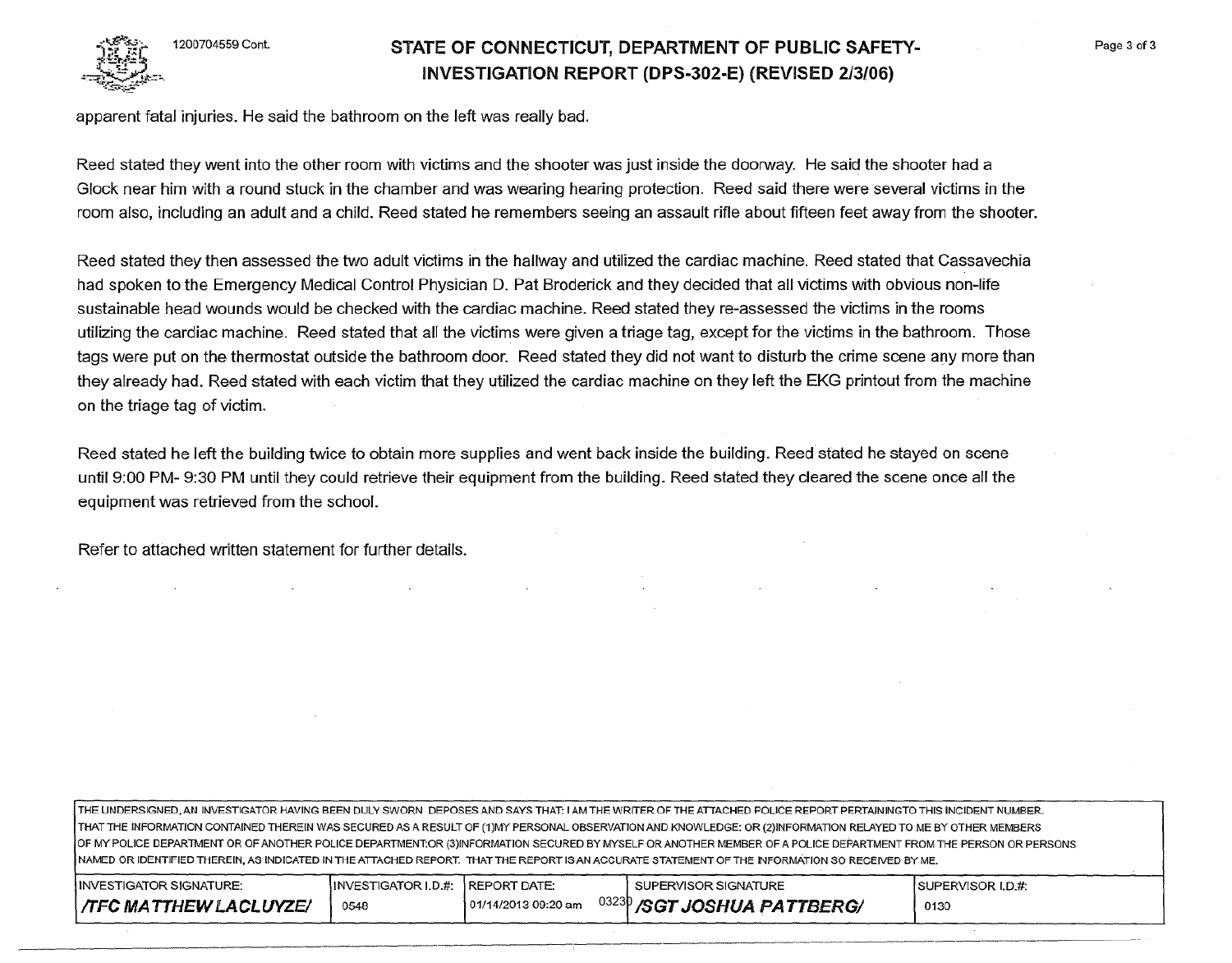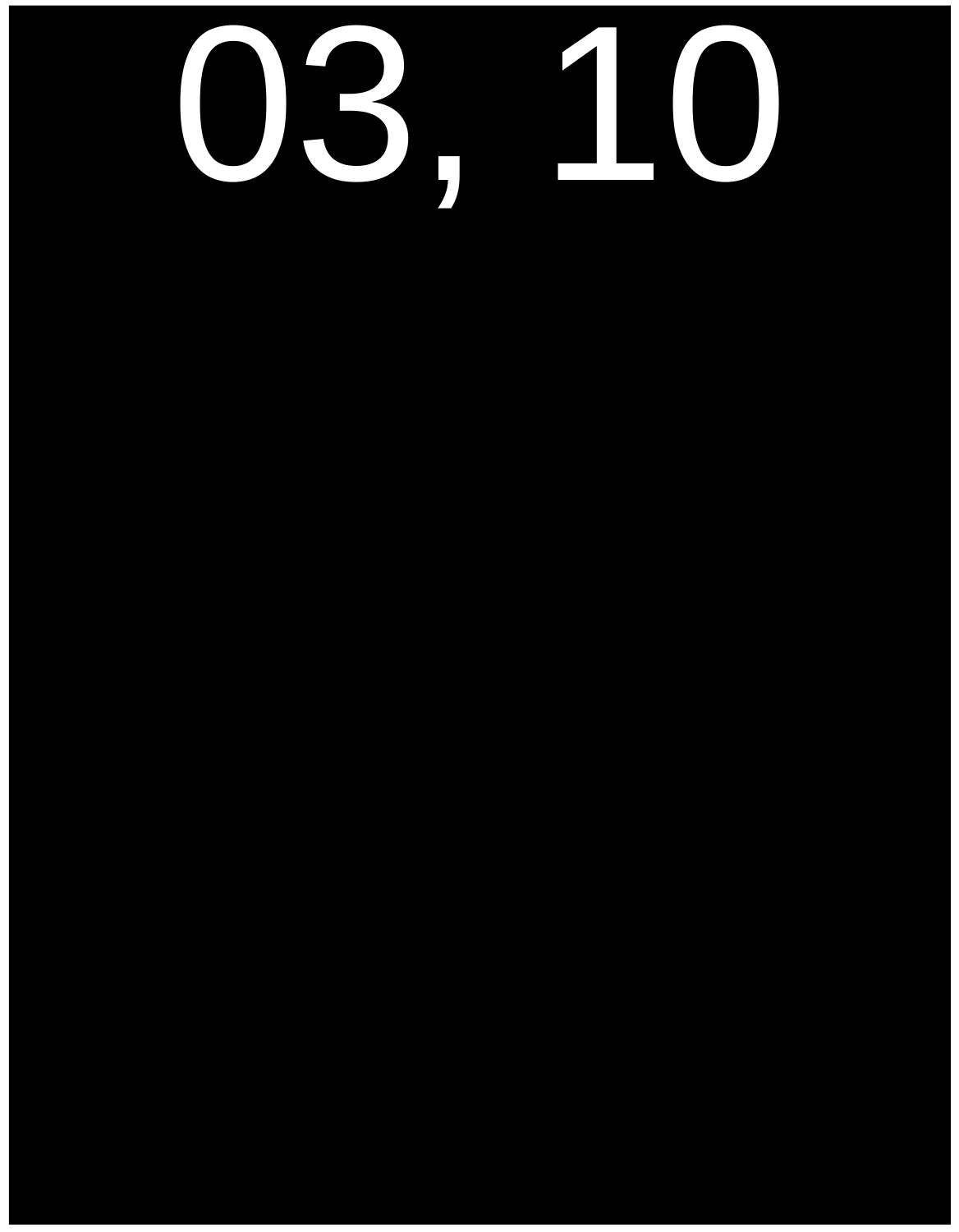#